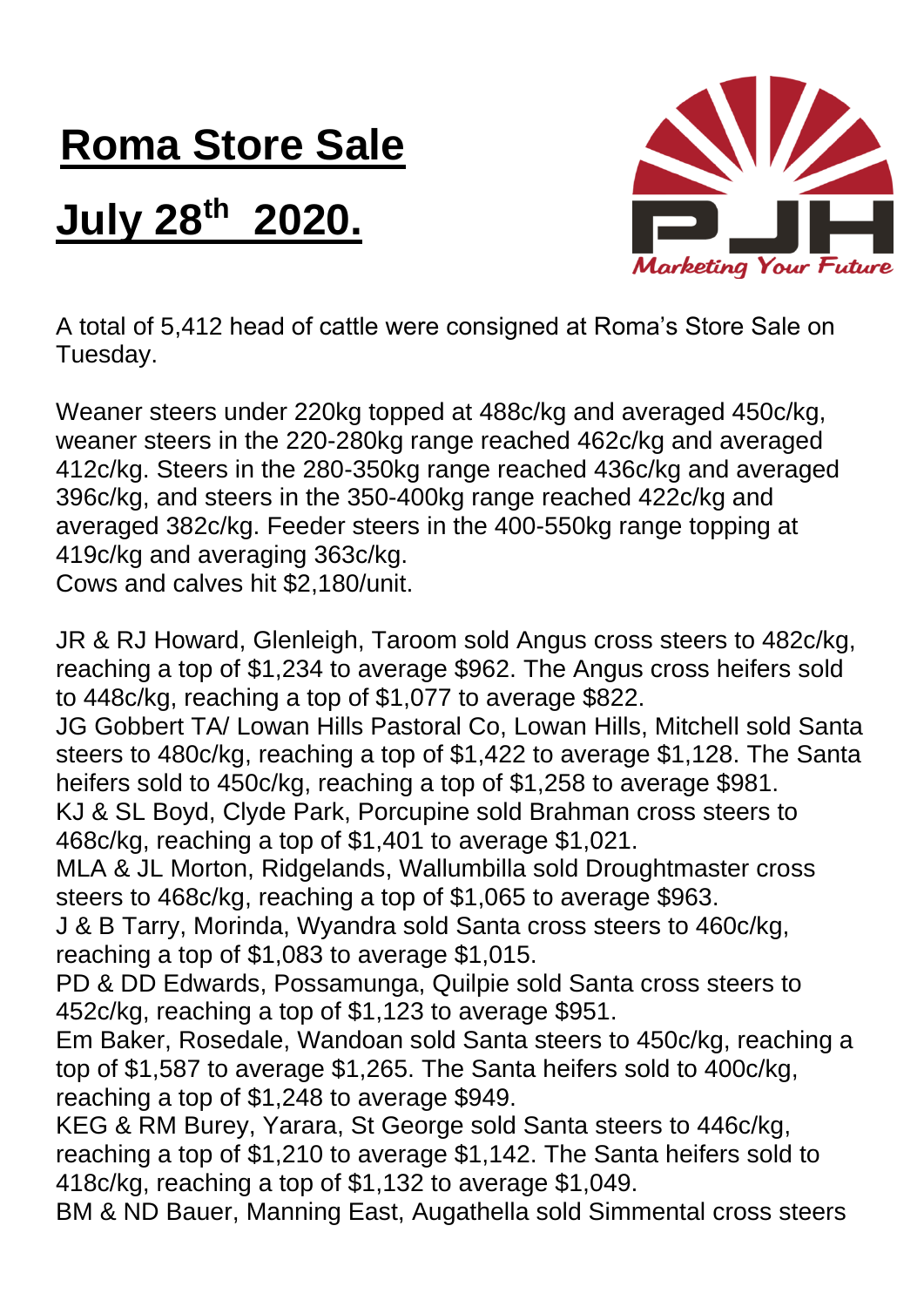to 440c/kg, reaching a top of \$1,482 to average \$1,259. The Simmental cross heifers sold to 410c/kg, reaching a top of \$1,226 to average \$1,046. Joy Naish, Coralbyn, Wandoan sold Angus cross steers to 436c/kg,

reaching a top of \$1,237 to average \$1,237. The Angus cross heifers sold to 428c/kg, reaching a top of \$1,117 to average \$1,117.

DA & CBM Twist, Juandah Downs, Mungallala sold Santa cross steers to 434c/kg, reaching a top of \$1,689 to average \$1,332.

PJ Smith, Paronella, Roma sold Murray grey cross steers to 424c/kg, reaching a top of \$1,458 to average \$1,458.

GE Langley, Euroa, Injune sold Angus cross steers to 420c/kg, reaching a top of \$1,579 to average \$1,460. The Angus cross heifers sold to 408c/kg, reaching a top of \$1,212 to average \$1,187.

R & J Underwood, Pine Hills, Wallumbilla sold Droughtmaster steers to 420c/kg, reaching a top of \$1,255 to average \$1,255.

Warren Point Pastoral Company, Warren Point, Mitchell sold Hereford cross steers to 419c/kg, reaching a top of \$1,711 to average \$1,531. Dart Pastoral Co, Thirlstone, Roma sold Charolais cross steers to 404c/kg reaching a top of \$1,455 to average \$1,409.

AE Cleland, Creekside, Yuleba sold Santa cross steers to 399c/kg, reaching a top of \$1,175 to average \$1,128.

Sharmarel Farming Trust, Old Cashmere, St George sold Angus cross steers to 392c/kg, reaching a top of \$1,707 to average \$1,599.

RJ Wippell & Normandy Station sold Shorthorn cross steers to 390c/kg, reaching a top of \$1,782 to average \$1,682.

Wilson Grazing, Taroela, Taroom sold Braford steers to 376c/kg, reaching a top of \$1,823 to average \$1,707.

Cargara Cattle Co, Cargara, Augathella sold Braford steers to 350c/kg, reaching a top of \$2,370 to average \$2,179.

Toliness Past Co, Bulburram, Tambo sold Santa steers to 343c/kg, reaching a top of \$2,290 to average \$1,998.

Heifers under 220kg topped at 466c/kg and averaged 415c/kg, while heifers in the 220-280kg range topped at 431c/kg and averaged 398c/kg. Heifers in the 280-350kg range topped at 426c/kg, averaging 359c/kg. Heifers in the 350-450kg range topped at 390c/kg, averaging 328c/kg.

GR & ML Scott, Ruby Farm, Wallumbilla sold Charolais cross heifers to 444c/kg, reaching a top of \$1,097 to average \$992.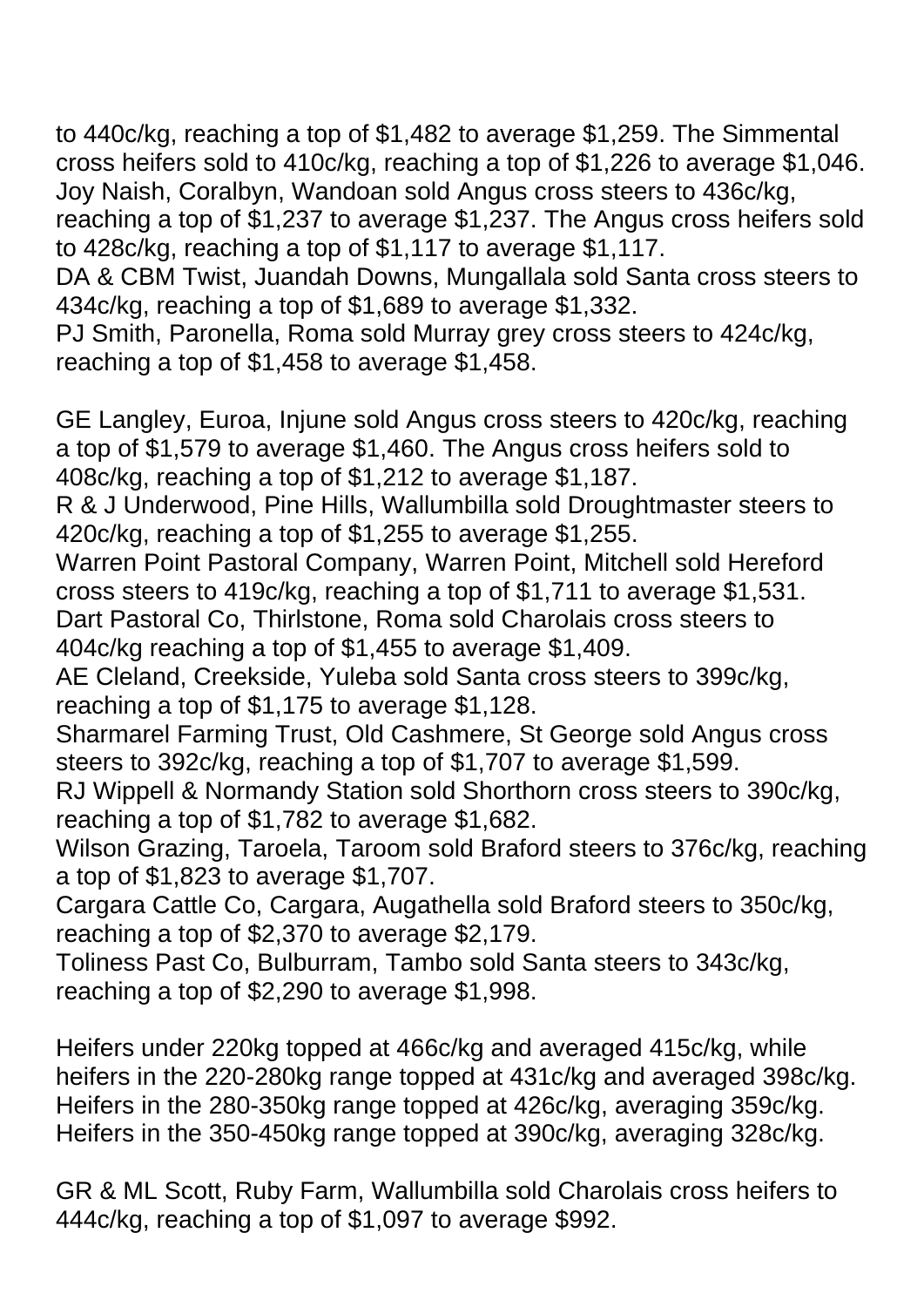B R Sinnamon, Tin Hut, Jackson sold Brangus heifers to 430c/kg, reaching a top of \$963 to average \$963.

JH & NJ Dingle Family Trust, Threesons, Roma sold Charolais cross heifers to 418c/kg, reaching a top of \$1,451 to average \$1,194. JJ & BA Warby, Westleinster, Mungallala sold Droughtmaster cross heifers to 388c/kg, reaching a top of \$1,279 to average \$1,212.

Cows in the 300-400kg range reached 310c/kg and averaged 243c/kg, while cows in the 400kg-500kg range reached 298c/kg and averaged 258c/kg. Cows over 500kg topped at 293c/kg, averaging 273c/kg.

PJ, MM Wade, Ravenscourt, Charleville sold Angus cross cows to 282c/kg, reaching a top of \$1,712 to average \$1,540. D & R Sargood, North Yarrawonga, Charleville sold Angus cross cows to 275c/kg, reaching a top of \$1,510 to average \$1,278.

GL & KE Ladbrook, Bulah, Yuleba sold Brangus cross cows to 269c/kg, reaching a top of \$1,414 to average \$1,283.

## *Next week PJH sell 3 rd position*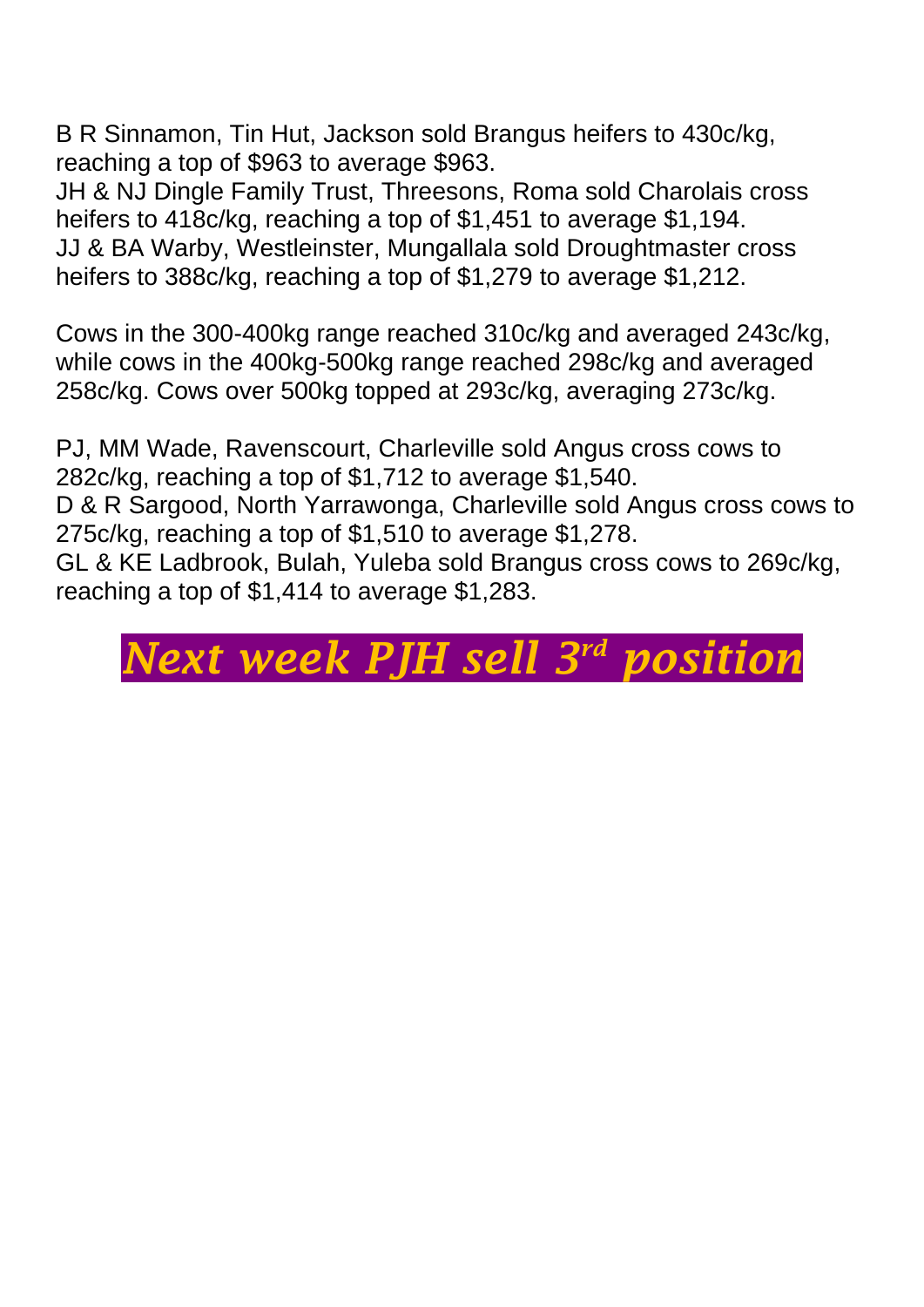## **Roma Summary Report July 28 th 2020.**



A total of 5,412 head of cattle were consigned at Roma's Store Sale on Tuesday.

Weaner steers under 220kg topped at 488c/kg and averaged 450c/kg, weaner steers in the 220-280kg range reached 462c/kg and averaged 412c/kg. Steers in the 280-350kg range reached 436c/kg and averaged 396c/kg, and steers in the 350-400kg range reached 422c/kg and averaged 382c/kg. Feeder steers in the 400-550kg range topping at 419c/kg and averaging 363c/kg.

| <b>Description</b>                | <b>Head</b>              | <b>Average</b>           | <b>Maximum</b>               | Average \$/ | <b>Maximum \$</b> |
|-----------------------------------|--------------------------|--------------------------|------------------------------|-------------|-------------------|
|                                   |                          | c/kg                     | c/kg                         | head        | / head            |
| <b>Steers to</b>                  | 224                      | 450                      | 488                          | 874         | 971               |
| <b>220kg</b>                      |                          |                          |                              |             |                   |
| $220 - 280$ kg                    | 419                      | 412                      | 462                          | 1,046       | 1,234             |
| $280 - 350$ kg                    | 500                      | 396                      | 436                          | 1,261       | 1,458             |
| $350 - 400$ kg                    | 231                      | 382                      | 422                          | 1,423       | 1,579             |
| $400 - 550$ kg                    | 382                      | 363                      | 419                          | 1,656       | 1,881             |
|                                   |                          |                          |                              |             |                   |
| <b>Heifers</b> to                 | 295                      | 415                      | 466                          | 795         | 886               |
| 220kg                             |                          |                          |                              |             |                   |
| $220 - 280$ kg                    | 492                      | 398                      | 431                          | 977         | 1,126             |
| $280 - 350$ kg                    | 476                      | 359                      | 426                          | 1,150       | 1,334             |
| $350 - 450$ kg                    | 251                      | 328                      | 390                          | 1,313       | 1,571             |
|                                   |                          |                          |                              |             |                   |
| Cows $300 -$<br>400 <sub>kg</sub> | 87                       | 243                      | 310                          | 900         | 1,147             |
| $400 - 500$ kg                    | 527                      | 258                      | 298                          | 1,171       | 1,466             |
| Over 500kg                        | 251                      | 273                      | 293                          | 1,503       | 1,892             |
|                                   |                          |                          |                              |             |                   |
| <b>Bulls</b> to                   | 411                      | 339                      | 432                          | 1,030       | 1,358             |
| 400 <sub>kg</sub>                 |                          |                          |                              |             |                   |
| $400 - 600$ kg                    | 105                      | 297                      | 350                          | 1,379       | 1,837             |
| Over 600kg                        | 127                      | 298                      | 315                          | 2,187       | 2,731             |
|                                   |                          |                          |                              |             |                   |
| <b>PTIC</b>                       | $\overline{\phantom{0}}$ | $\overline{\phantom{0}}$ | $\qquad \qquad \blacksquare$ |             |                   |
| <b>Heifers</b>                    |                          |                          |                              |             |                   |
| <b>PTIC Cows</b>                  | $\overline{\phantom{a}}$ | $\qquad \qquad -$        | $\overline{\phantom{m}}$     |             | $\qquad \qquad -$ |
|                                   |                          |                          |                              |             |                   |
| Cows &                            | 83                       |                          |                              | 1,688/ unit | $2,180/$ unit     |
| <b>Calves</b>                     |                          |                          |                              |             |                   |